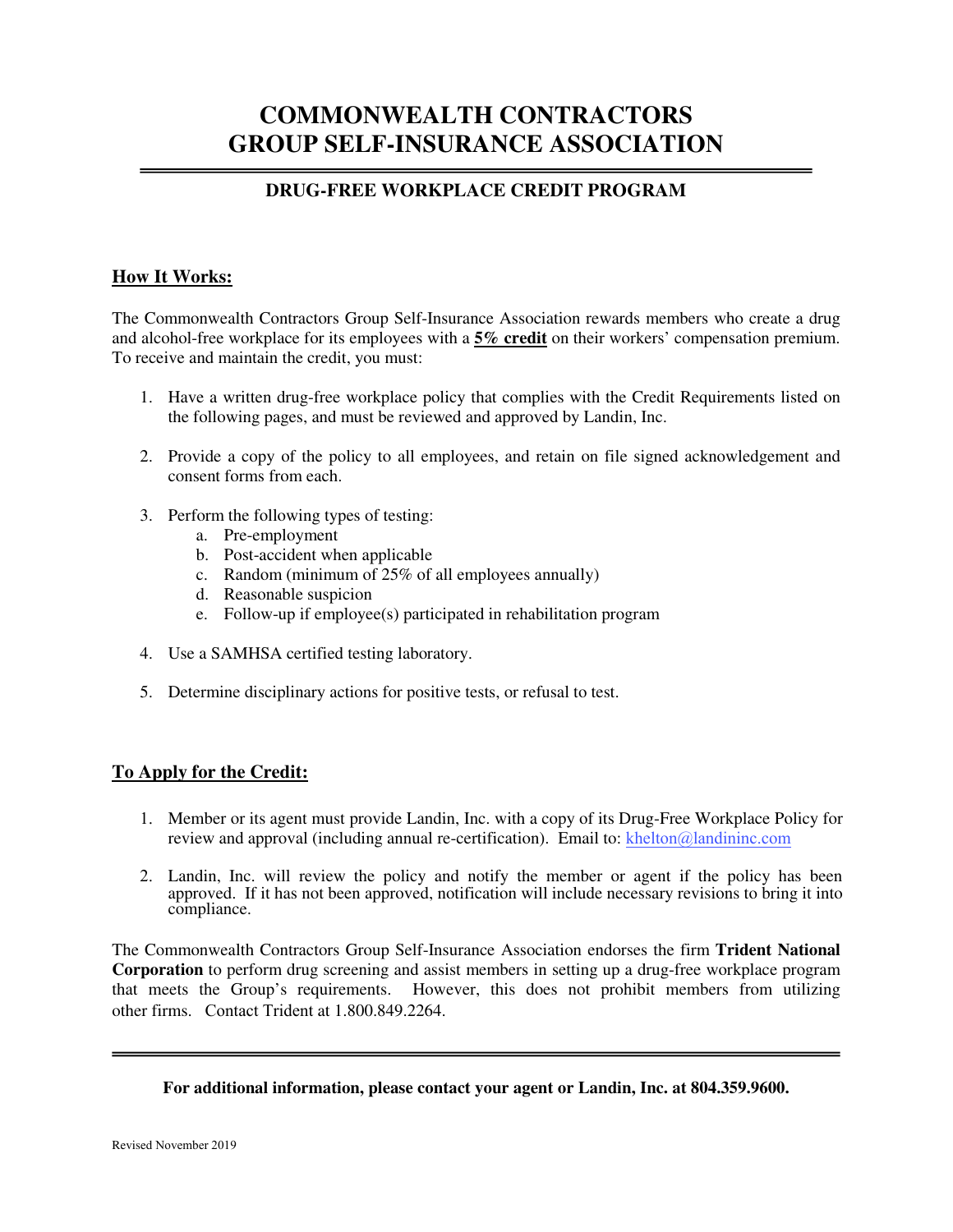

# **COMMONWEALTH CONTRACTORS GROUP SELF-INSURANCE ASSOCIATION**

## **Drug-Free Workplace Credit Requirements**

The following guidelines are in accordance with those approved by the Bureau of Insurance in our application of the Drug -Free Workplace Credit Program. These guidelines do not constitute a drug-free workplace policy and should not be used as such. Rather, employers should draft such a policy with these guidelines in mind and should have the policy reviewed by an attorney familiar with Drug-Free Workplace Testing Programs. Employers that are subject to federal regulations, including those of the Department of Transportation, and employers that have contracts with state or federal agencies should ensure that their drug-testing policies comply with the regulations applicable to them.

- 1. All employees must be given a written policy statement notifying them of the details of the program, and each employee and job applicant must sign an Acknowledgement and Consent form, to be kept on file by the employer, stating they understand and agree with the provisions of the policy.
- 2. The policy must, at a minimum, set forth the company testing policy, a description of behaviors that are prohibited, the effects of substance abuse, the types of testing that will be required and available employee assistance programs. Compliance with the policy must be a term and condition of continued employment and violation by any employee, including testing positive or refusing to submit to a test, should result in disciplinary action, up to and including immediate discharge, as determined by the employer.
- 3. An employer must require job applicants to submit to a pre-employment drug test. A job applicant is defined as a person who has applied for a position and has been offered employment contingent on a negative test result. The policy should confirm that refusal to submit to a test, or a positive confirmed test will be used as a basis for refusing to hire the job applicant. Notice should be posted or provided to each job applicant that a negative test is required for employment.